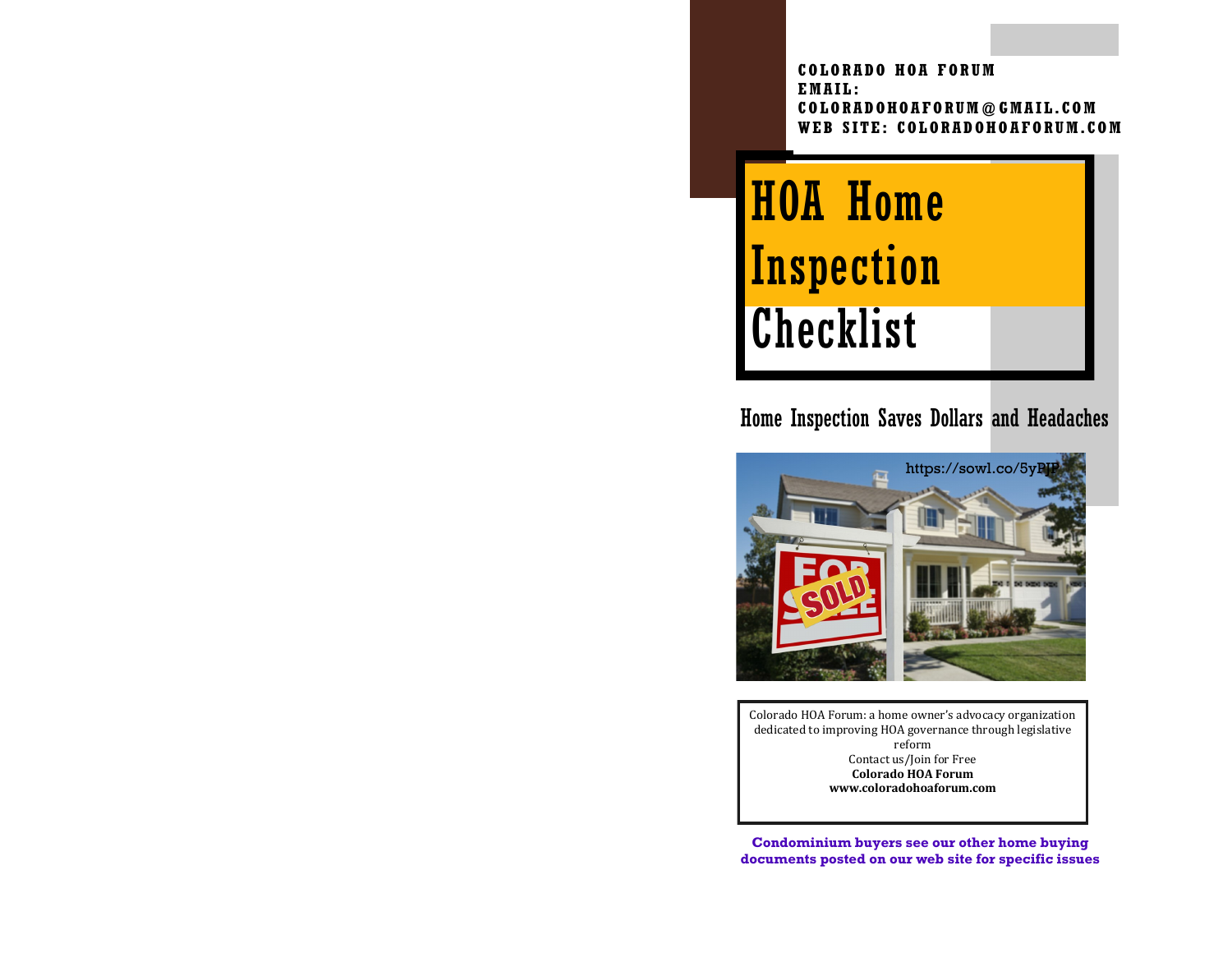Page 2

#### Grounds

- Proper grading drainage away from house
- No evidence of standing water
- \_\_\_\_ No leaks from septic tank or leech field
- Yard, landscaping, trees and walkways in good condition
- No branches or bushes touching house or overhanging the roof

Exterior structures (fences, sheds, decks, retaining walls, detached garages) in

good condition, no evidence of termite damage or rotted wood

Railings on stairs and decks are adequate and secure

\_\_\_\_ Driveways, sidewalks, patios, entrance landings in good condi-

tion, and pitched

away from structure

\_\_\_\_ Downspout drainage directed away from structure Structure



Ridge and fascia board lines appear straight and level

Sides of house appear straight, not bowed or sagging

Window and doorframes appear square (especially bowed windows)

Visible foundation in good condition - appears straight, plumb, with no significant

### cracks

Exterior Surfaces

Adequate clearance between ground and wood siding materials (6" minimum); no

wood-to-earth contact

Siding: no cracking, curling, loose, rot or decay

Masonry veneers: no cracks in joints, no broken, spalling or flaking components

Stucco: no large cracks (discuss all stucco cracks with a professional inspector)

Vinyl or aluminum siding: no dents, damage, no bowing or loose siding

No vines on surface of structure

- Exterior paint or stain: no flaking or blisters
- No stains on exterior surfaces
- Windows, Doors and Wood Trim

\_\_\_\_ Wood frames and trim pieces are secure, no cracks, rot or decay

\_\_\_\_ Joints around frames are caulked

No broken glass (window or storm panes) or damaged screens, no broken doublepaned, insulated window seals.

Muntin and mullion glazing compound in good condition

Storm windows or thermal glass used

\_\_\_\_ Drip caps installed over windows



### **Summary and Comments concerning the HOA Home Insptection**

Coloradohoaforum.com

Coloradohoaforum@gmail.com

Page 9

Have your home inspector work with you to obtain any HOA home inspection (HI) report and/or outstanding covnant violations reports and obtain the HOA covenants. There should be no charge. Agree on who, seller or buyer, will fix violation and using the HI determine the cost. Violations discovered and documented days before a sale with HOA HI will not generally be related to any lien but a future action on the part of the HOA. Unresolved violations via the HOA home inspection will not/should not hold up the home sale but should be resolved. HOA HI violations, if any, seem to be an inspection looking for a problem to justify the work and enhance the income of property management companies. The HOA HI inspection cost to the seller can't be justified to confirm if violations were corrected: this cost has already been included with HOA dues. Identifying violations and issuing violation letters is an ongoing responsibility of the HOA in conjunction with the management company and paid for with HOA dues and the HOA HI thus takes on a nature of duplicate billing. Note, request your HI complete an external inspection of the property based on covenants when they complete their normal inspection. Most HOA HI with the sale of a home are rudimentary at best, any violations already known to the home seller and HOA. Note, HOA home inspection will involve not much more than a drive by and cost you up to hundreds of dollars. Many HOAs don't have home sle HI becasue they monitor violations throughout the year as part of the maintenance and operation plans. Known violations should be resolved prior to home sale with a confirmation letter from the HOA acknowledging corrective action. Only "known" or active violations being pursued by the HOA when you complete a HI should be part of the home sale process. Known and unresolved violations will generally be inherited by the buyer.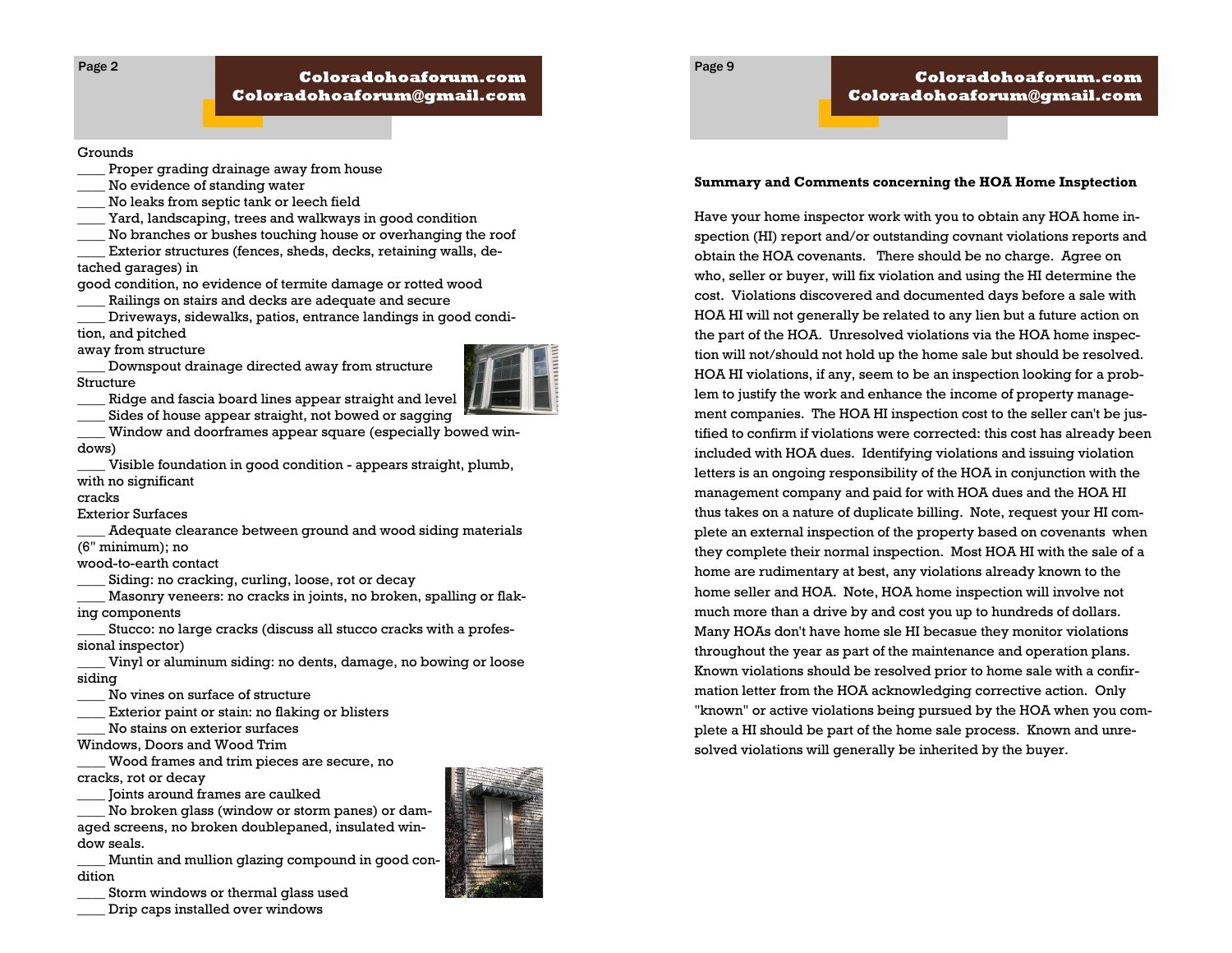## Coloradohoaforum.com  ${\bf Coloradohoa formula}$

# **Condominium buyers**

Condominium buyers: *Ask if the HOA has completed an* **envelope study; this is when the HOA has hired an engineering firm to study and evaluate the skin of the property that is the responsibility of the HOA: this will provide the buyer with a view on how well the HOA attends to its maintenance responsibilities and can foretell the need for future special assessments. Also: get the unit inspected and be sure to include:**

**Arrange/notify management company, introduce inspector Inspect walls between units, roof Sound mitigation, floors above, walls, outside noise Ceiling for water damage, floors Radon Smoke alarms in unit/hallways Avoid aluminum wiring Fogged windows Central or individual electrical/cooling/heat and blower fans Access areas/fire escapes/moving in access/security Water valve controls Existing appliance/AC etc warranties Personal storage area Intercom Vents functioning in each bedroom**

# **C o l o r a d o H O A F o r u m W w w . c o l o r a d o h o a f o r u m . c o m**



Note, in Colorado Home Inspectors do not require a license nor is there any State oversight. Mostly anyone can present themselves as a home inspector. Ask the inspector about any certifications or training they have completed, how they warrant their work, and any liability insurance they carry. Legal action for a faulty inspection that misses defects is difficult and costly to litigate.

Ask the inspector how they warrant their work Get a signed inspection report Get the HOA to sign off on what they will repair-replace-

# **Get agreements on repairs in writing. Get agreements on what the HOA will re-**Action



**pair or replace in writing.** 

**Have the home inspector obtain any HOA home inspection report showing any covenant violations to identify correctiveaction. If the HOA doesn't have a report then request the inspector get a list of covenants and inspect the property for compliance**

#### Roof

\_\_\_\_ Composition shingles: no curling, no cupping, no loss of granulation particulate,

no broken, damaged or missing shingles, no more than two layers of roofing

Wood shingles or shakes: no mold, rot or decay, no cracked/ broken/missing

shingles, no curling

Flat roofs: no obvious patches, no cracks or splits, minimal blisters/"alligatoring"

and wrinkles, no silt deposits (indicates improper drainage), sealed tar at flashings

Flashing around roof penetrations

No evidence of excess roofing cement/tar/caulk

Soffits and fascia: no decay, no stains

Exterior venting for eave areas: vents are clean and not painted over

Gutters: no decay or rust, joints sealed, attached securely to structure, no bending

or sagging, no sections of gutter or downspout missing, gutters clean, no mud deposits

\_\_\_\_ Chimneys: straight, properly flashed, no evidence of damaged bricks or cracked joints, mortar/cement cap in good condition

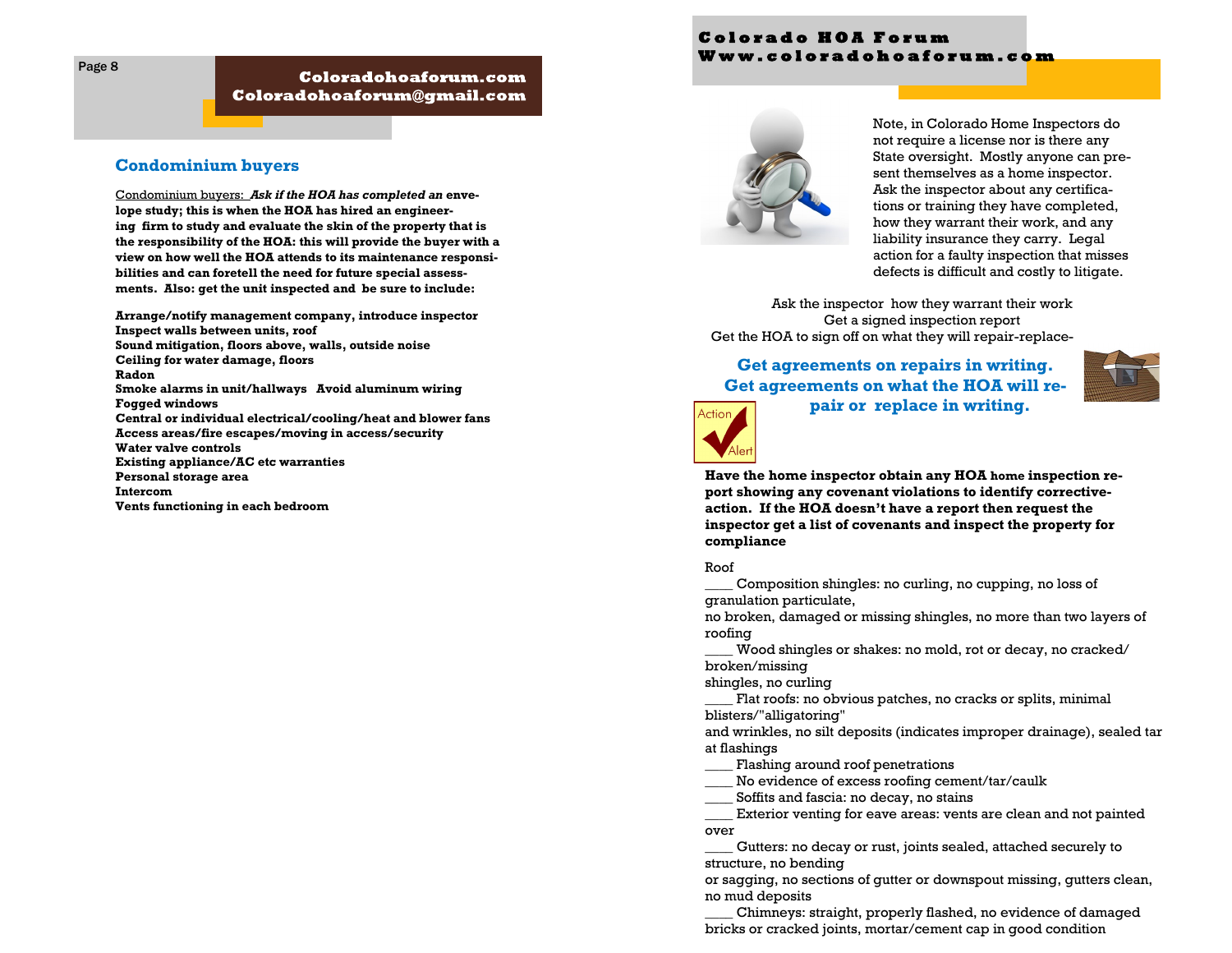Page 4

# Coloradohoaforum.com  ${\bf Coloradohoa formula}$

Attic

\_\_\_\_ No stains on underside of roofing, especially around roof penetrations

\_\_\_\_ No evidence of decay or damage to structure

Sufficient insulation and properly installed insulation (moisture barrier installed

closest to the heated area of the house)

Adequate ventilation, clear path into attic for air entering through soffit vents,

adequately sized gable end louvers, all mechanical ventilation operational

\_\_\_\_ No plumbing, exhaust or appliance vents terminating in attic

No open electrical splices

Interior Rooms

\_\_\_\_ Floors, walls and ceilings appear straight and plumb and level

\_\_\_\_ No stains on floors, walls or ceilings

\_\_\_\_ Flooring materials in good condition

\_\_\_\_ No significant cracks in walls or ceilings

Windows and exterior doors operate easily and latch proper-

ly, no broken glass, no

sashes painted shut, no decay; windows and doors have weatherstripping, "weep holes"

installed

Interior doors operate easily and latch properly, no damage or decay, no broken

hardware

- Paint, wall covering, and paneling in good condition
- Wood trim installed well and in good condition

\_\_\_\_ Lights and switches operate properly

Adequate number of three pronged electrical outlets in each room

Electrical outlets test properly (spot check)

Heating/cooling source in each habitable room

Evidence of adequate insulation in walls

Fireplace: no cracking or damaged masonry,

no evidence of back-drafting (staining



**Get agreements on repairs in writing. Get agreements on what the HOA will repair or replace in writing.** 

# **C o l o r a d o H O A F o r u m w w w . c o l o r a d o h o a f o r u m .**

Electrical

Visible wiring: in good condition, no "knob-and-tube" wiring, no exposed splices,

cables secured and protected

Service panel: adequate capacity, all cables attached to panel with cable

connectors; fuses or breakers are not overheating

\_\_\_\_ No aluminum cable for branch circuits

Heating/Cooling System

Appears to operate well throughout (good air flow on forced hot air systems)

- Flues: no open seams, slopes up to chimney connection
- No rust around cooling unit
- \_\_\_\_ No combustion gas odor
- \_\_\_\_ Air filter(s) clean
- Ductwork in good condition
- \_\_\_\_ No asbestos on heating pipes, water pipes or air ducts
- Separate flues for gas/oil/propane and wood/coal

## Pets:

# Pet Stains

- \_\_\_\_\_ Odors
- Sanitize areas
- Floor Board Damage/walls

Note things you want /should be removed

- \_\_\_\_\_ Radon
- \_\_\_\_\_ Appliances
- \_\_\_\_\_ Smoke Detectors
- \_\_\_\_\_ Termites
- \_\_\_\_\_ Mold
- \_\_\_\_\_ Asbestos
- Smoker in house/odorize?
- Water Main from Home to Street
- \_\_\_\_\_ Smoke Damage/Fire in House
- Flooding in Home/water damage
	- Meth house/pot growing house history



Don't rush through this effort, unidentified problems can be expensive and even lead to your home being inhabitable.